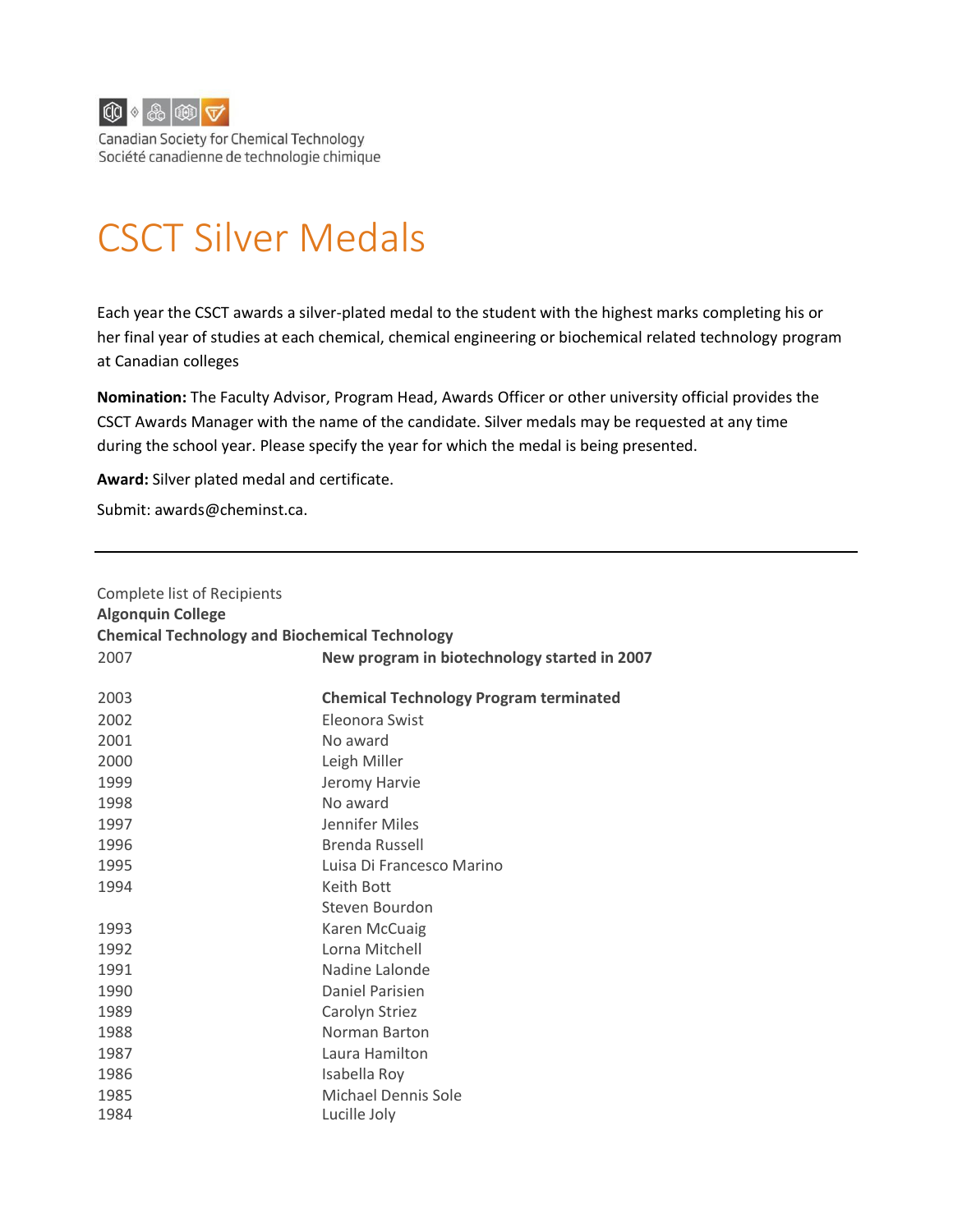| 1983 | Douglas Kevin Solway     |
|------|--------------------------|
| 1982 | P. Larabie               |
| 1981 | Guylaine Nadeau-Hudon    |
| 1980 | Robert Grant             |
| 1979 | Linda M. Dainty          |
| 1978 | <b>Richard Blais</b>     |
| 1977 | Daniel Bartlett          |
| 1976 | Francine Landry          |
| 1975 | <b>Christine Mattson</b> |
|      | Joanne Parker            |
| 1974 | Donald E.A. McDill       |
| 1973 | Claudia Stevens          |
| 1972 | Linda Pratt              |
|      |                          |

# **British Columbia Institute of Technology Chemical and Environmental Technology**

| 2018 | Naomi George Ooommen and Maria Ghadiri-Asli |
|------|---------------------------------------------|
| 2017 | Ashley Jogejan and Justin Orser             |
| 2016 | Stephanie Broskie and Christina Wu          |
| 2015 | Ambrose Chung and Jian Wei                  |
| 2014 | Lisa Blanchard and Louis Chun Yu Tang       |
| 2013 | Taddeo Ahumuza and Liyun Shi                |
| 2012 | <b>Brent Hillaby and Vicky Tsui</b>         |
| 2011 | Ivan Bonta                                  |
| 2010 | Jin Choi                                    |
| 2009 | Anushah Dossani                             |
| 2008 | Marjorie Deagle                             |
| 2007 | Olha Kolmyeychuk                            |
| 2006 | <b>Mark Roberts</b>                         |
| 2005 | Sheila Walker                               |
| 2004 | <b>Heather White</b>                        |
| 2003 | Sheri Watson                                |
| 2002 | <b>Brie McInnes</b>                         |
| 2001 | Johanna Griscti                             |
| 2000 | <b>Andrew Philip</b>                        |
| 1999 | <b>Roger Trip</b>                           |
| 1998 | Debra Mulzet                                |
| 1997 | No award                                    |
| 1996 | Nicole Kerkhoff                             |
| 1995 | Michael Bremner                             |
| 1994 | Ming Y. Lai                                 |
| 1993 | Steven Wong                                 |
| 1992 | <b>Susan Madey</b>                          |
| 1991 | Len Venablas                                |
| 1990 | Doug White                                  |
| 1989 | R. Scott Varley                             |
| 1988 | No award                                    |
| 1987 | Caroline M. Webb                            |
|      |                                             |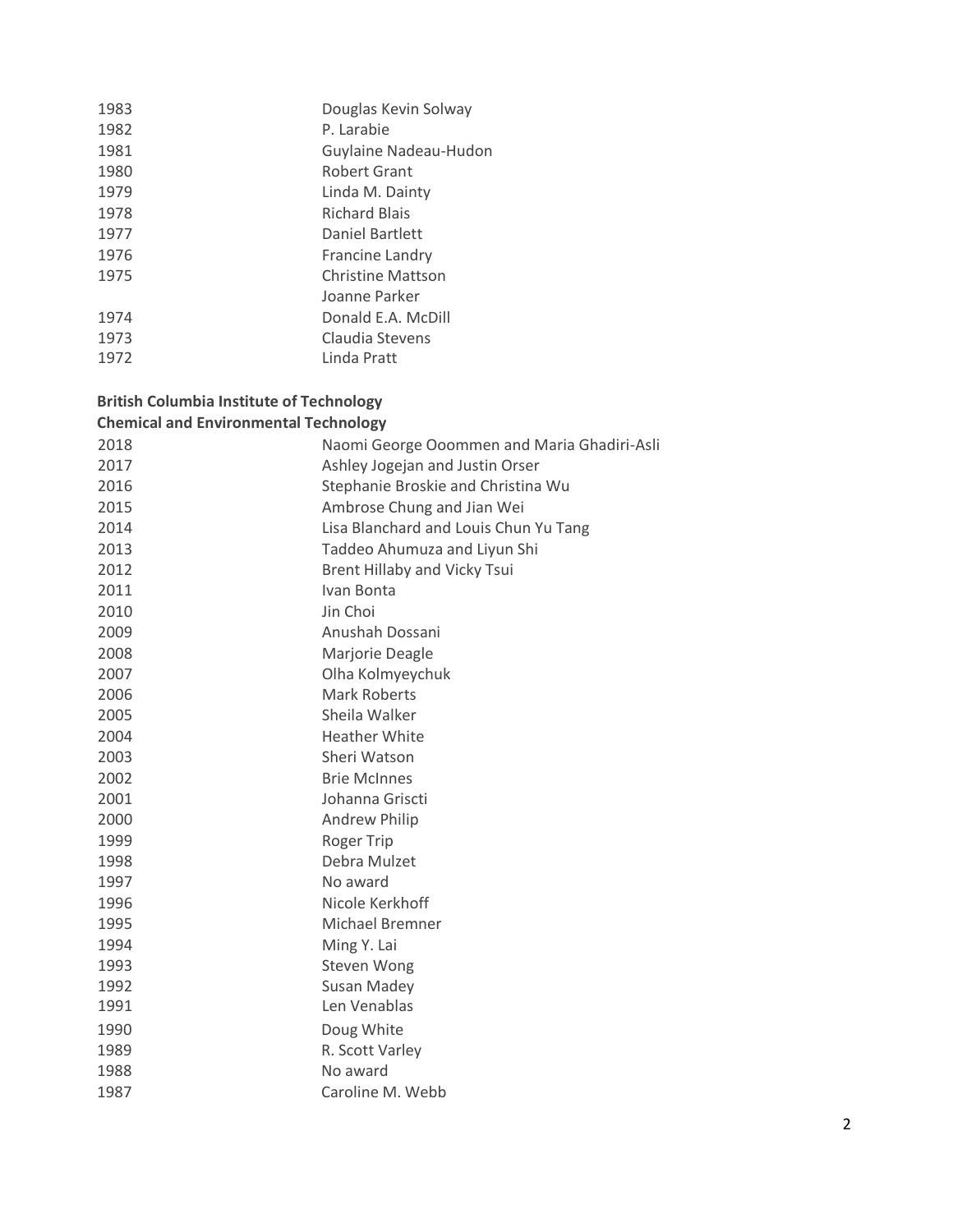| 1986 | Andrew J. Beer         |
|------|------------------------|
| 1985 | David W. Christie      |
| 1984 | Wai Nien Kwong         |
| 1983 | Janice M. Denovan      |
| 1982 | M.A. Lapawa            |
| 1981 | Esther M. Turgeon      |
| 1980 | Peter Nicholson        |
| 1979 | R. Cliff Jackson       |
| 1978 | Kenneth W. Dircks      |
| 1977 | William C-F Chong      |
| 1976 | Vernon Schivehi        |
| 1975 | Bror G. Jackson        |
| 1974 | Stephen James Walden   |
| 1973 | Ronald James Clark     |
| 1972 | James Stephen Robinson |

#### **Cégep Jonquière**

| Technologie chimique |                            |
|----------------------|----------------------------|
| 2014                 | Julie Bureau               |
| 1994-2013            | No award                   |
| 1993                 | Denise Couture             |
| 1992                 | Dany Bouchard              |
| 1991                 | Daniel Perron              |
| 1990                 | Felix Richard              |
| 1989                 | Alain Gaudreault           |
| 1988                 | Marie-Josée Pinard         |
| 1987                 | Lison Savard               |
| 1986                 | Louis Bilodeau             |
| 1985                 | Pierre Tremblay            |
| 1984                 | <b>Fabien Gagnon</b>       |
| 1983                 | <b>Brigitte Blanchette</b> |
| 1982                 | <b>Yves Girard</b>         |
| 1981                 | Jean-Pierre Bouchard       |
| 1980                 | Andre Tremblay             |
| 1979                 | Denis Bedard               |
| 1978                 | Sylvain Lapointe           |
| 1977                 | Louise Tremblay            |
|                      |                            |

| <b>Centennial College</b>                  |                    |
|--------------------------------------------|--------------------|
| <b>Biological, Chemical, Environmental</b> |                    |
| 2008                                       | Michael Tam        |
| 2007                                       | Alice Wang         |
| 2006                                       | <b>Quanxi Nong</b> |

# **Centennial College**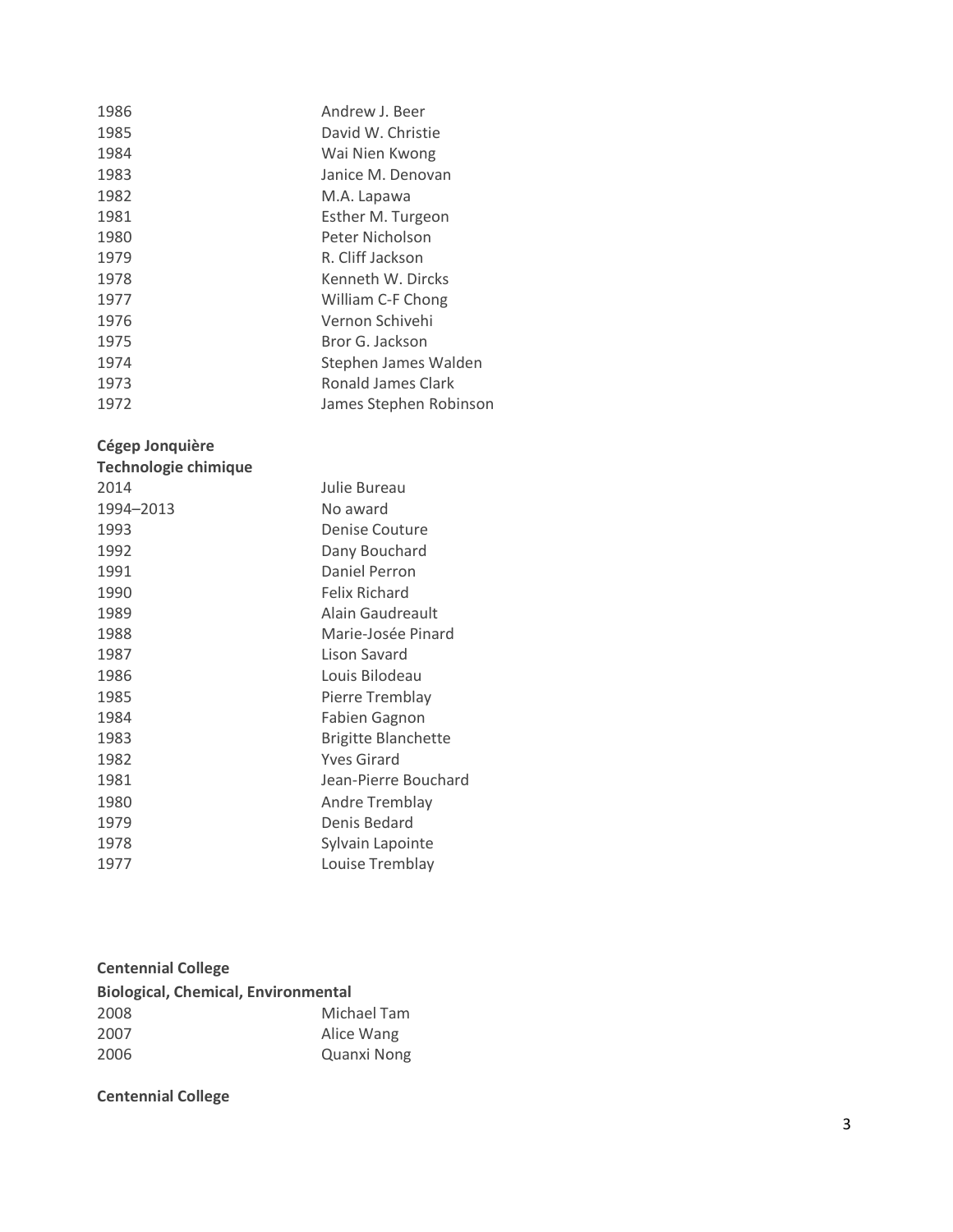| <b>Biotechnology</b>                              |                                      |
|---------------------------------------------------|--------------------------------------|
| 2013                                              | Dania Marques                        |
| 2012                                              | Thivya Nithyanantamoorthy            |
| 2011                                              | Sujatha Damu                         |
| 2010                                              | No award                             |
| 2009                                              | Fazliya Hafleen                      |
| 2006-2008                                         | No award                             |
| 2005                                              | Caroline J. D'Arcy                   |
| 2004                                              | <b>Amrik Dhaliwal</b>                |
| 2003                                              | Kawsalya Ponnampalam                 |
| <b>Centennial College</b>                         |                                      |
| <b>Chemical Technology</b>                        |                                      |
| 2002                                              | Tu Ngoc Tang (Biological technology) |
| 1994-2001                                         | No award                             |
| 1993                                              | Robert Bulka                         |
| 1992                                              | Carl Rayal                           |
| 1991                                              | Rosanne R. Wright                    |
|                                                   | Sean L. Lung                         |
| 1990                                              | Paulo J. Dos Santos                  |
|                                                   | Rocio N. Salazar                     |
| 1989                                              | Danuta Blachuta                      |
|                                                   | Vallarie O. Simpson                  |
|                                                   |                                      |
| <b>Centennial College</b>                         |                                      |
| <b>Environmental Protection Technology</b>        |                                      |
| 2010                                              | Sean Barnett                         |
|                                                   |                                      |
| <b>Collège Ahuntsic</b>                           |                                      |
| <b>Programs: Chemical Technology/Biochemistry</b> |                                      |
| 2004                                              | Patrick Coté                         |
|                                                   | Annie Thibault                       |
| 2003                                              | Annie Vachon                         |
|                                                   | Aynet Pérez Gomez                    |
| 2002                                              | Michel Trudeau                       |
| 2001                                              | Serge Brouillette                    |
| 2000                                              | Caroline Bourgeois                   |
| 1999                                              | Louise Dargis                        |
| 1998                                              | No award                             |
| 1997                                              | Michele Bergeron                     |
| 1996                                              | Nicole Thibault                      |
| 1995                                              | Dominic Leblanc                      |
| 1994                                              | <b>Bach Ash Duong</b>                |
| 1993                                              | Johanne Bélanger                     |
|                                                   | Chantale Boyer                       |
| 1992                                              | Johane Beaupré                       |
| 1991                                              | Phona Leng                           |
|                                                   | Jean Martin                          |
|                                                   |                                      |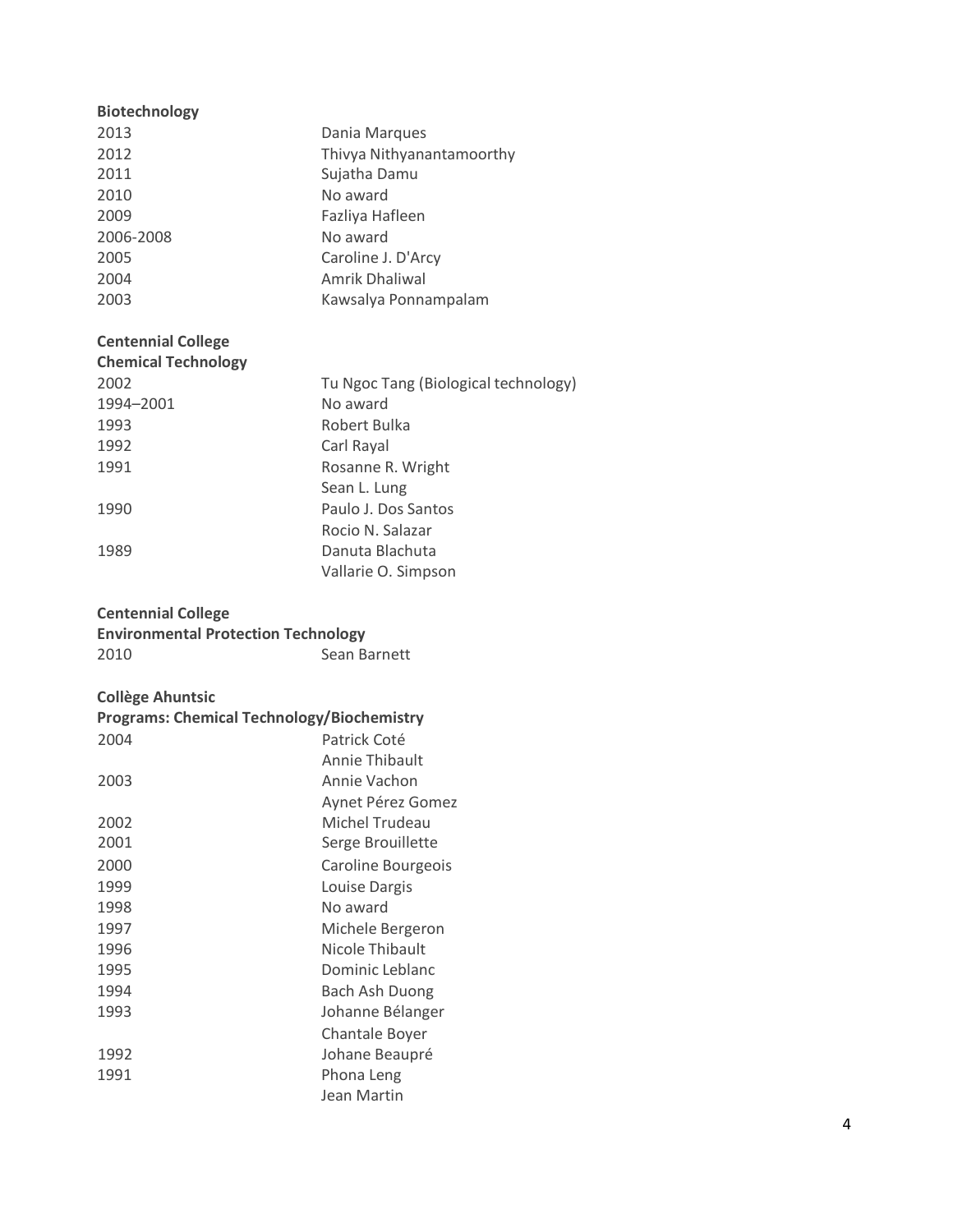| 1990              | Gregoire St. Laurent<br>Claudia Vermette<br>Dominique Bray                       |
|-------------------|----------------------------------------------------------------------------------|
| 1989              | Nadine Pelletier<br>Ngoe My Huynth                                               |
| 1988              | Diane Daoust                                                                     |
| 1987              | Natalie Pagé                                                                     |
|                   | Johane Aubin                                                                     |
| 1986              | Catherine Chabot                                                                 |
| 1985              | No award                                                                         |
| 1984              | Armand Dupuis (chimie analyse)<br>Ginette Bérubé (biologie)                      |
| 1983              | Jacynthe Lebuis (chimie analyse)<br>Manon Peat (biologie)                        |
| 1973-1982<br>1972 | No award<br>Claudette Malouin (chimie analyse)<br>Lucie Boulet (chimie/biologie) |

#### **Dawson College**

| <b>Chemical Technology</b> |                         |
|----------------------------|-------------------------|
| 2009                       | David Taylor            |
| 2008                       | Steven Warywoda         |
| 2007                       | Karen Di Perna          |
| 2006                       | Wei Wei Lu              |
| 2005                       | No award                |
| 2004                       | <b>Bradley Sabat</b>    |
| 2003                       | Mathieu Charbonneau     |
| 2002                       | Rajathurai Nanthakumary |
| 2001                       | Lisa Morin              |
| 2000                       | David Duford            |
| 1999                       | Nadia Narine            |
| 1998                       | No award                |
| 1997                       | Petr Fiurasek           |
| 1996                       | No award                |
| 1995                       | Tin Tin Htwe Ma         |
| 1994                       | Lynn Barwell            |
| 1993                       | Mohammad-Reza Rashidi   |
| 1992                       | <b>Thomas Flarakos</b>  |
|                            | Daniel O'Malley         |
| 1991                       | No award                |
| 1990                       | Gilles Lajoie           |
| 1989                       | <b>Stephen Thorpe</b>   |
| 1988                       | Adriana Dimarco         |
| 1987                       | Graham Haire            |
| 1986                       | Ena Sital               |
| 1985                       | Adlai Niggbrugge        |
| 1984                       | <b>Robert Forget</b>    |
| 1983                       | Carol Larouche          |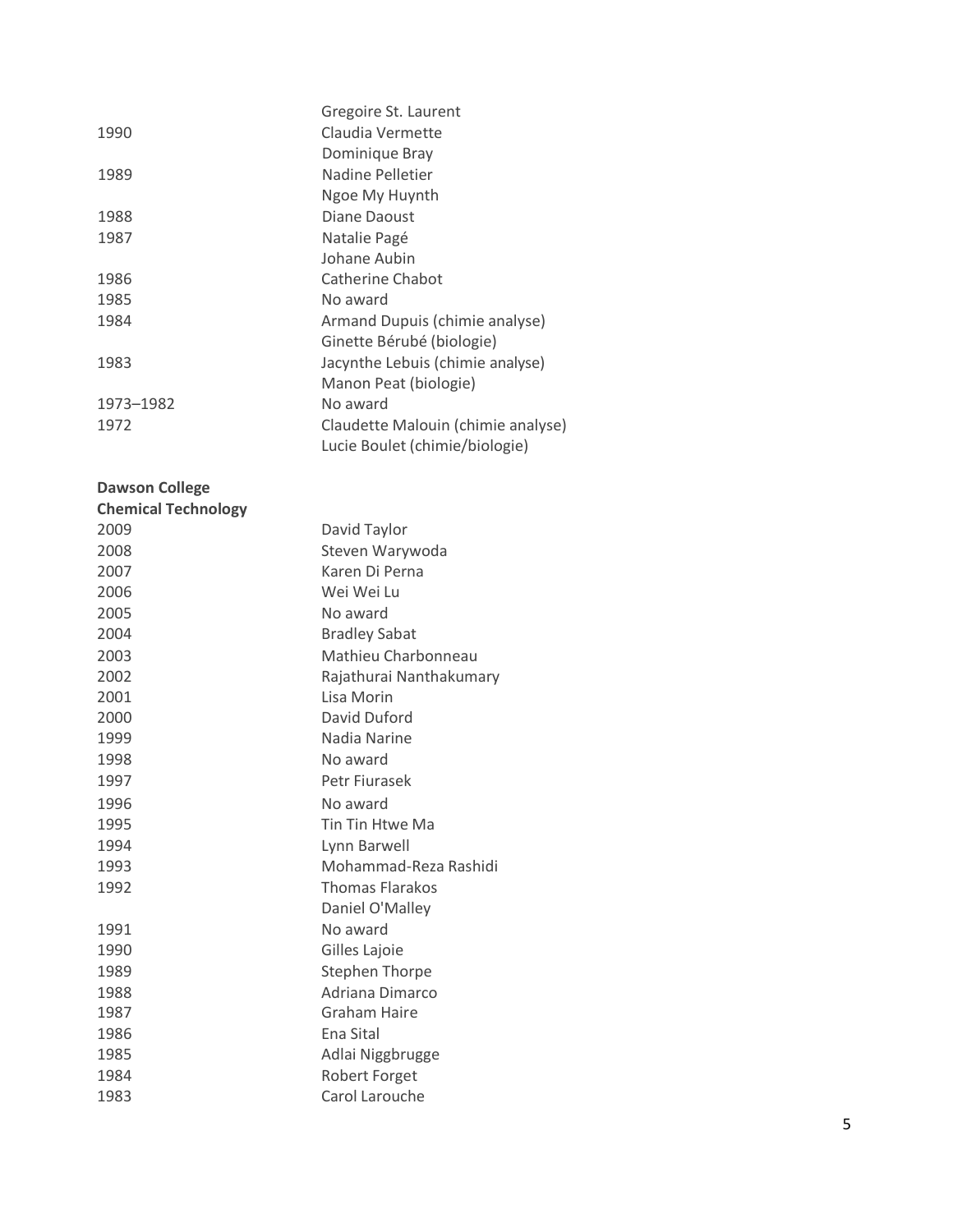| 1982 | Dino Clarizio       |
|------|---------------------|
| 1981 | Peter Biocca        |
| 1980 | Karen Smith         |
| 1979 | <b>Edward Pires</b> |
| 1978 | Allan Kowalski      |
| 1977 | Sonia Kuleszka      |
| 1976 | Ronald Burnside     |

#### **Program Changed name Chemical Technology**

| Stephen Bathgate       |
|------------------------|
| <b>Pauline Millman</b> |
| Lisa Morton            |
| Linda Conrad           |
| Peter Makauchuk        |
| Nicki Papadakis        |
| Penny Travell          |
| Peter Dionne           |
| Michael Morrison       |
| J.C. Carter            |
|                        |

# **Durham College**

| <b>Biotechnology</b> |                      |
|----------------------|----------------------|
| 2020                 | Swarleen Virk        |
| 2019                 | Caitlyn Macaulay     |
| 2010                 | Amanda Hall          |
| 2009                 | Suzanne Quinn        |
| 2008                 | Chrystal Bartholomew |
| 2007                 | Li He                |
| 2006                 | Laura Bush           |
| 2005                 | Kathy McDonnell      |

# **Durham College**

# **Chemical Engineering Technology**

| 2020 | Mahirwe Sylvie Ingabire |
|------|-------------------------|
| 2019 | Michael Ciutti          |
| 2017 | Bennet Pehlemann        |
| 2016 | Natasha Beatie          |
| 2015 | Kyle Hulse              |
| 2014 | No award                |
| 2013 | <b>Eric Perry</b>       |
| 2012 | Samantha Barnes         |
| 2011 | Suzanne Leybourne       |
| 2010 | Adam Forget             |
| 2009 | Christopher Doolan      |
| 2008 | <b>Terry Rigby</b>      |
| 2007 | <b>Catherine Brown</b>  |
| 2006 | Allan Nixon             |
|      |                         |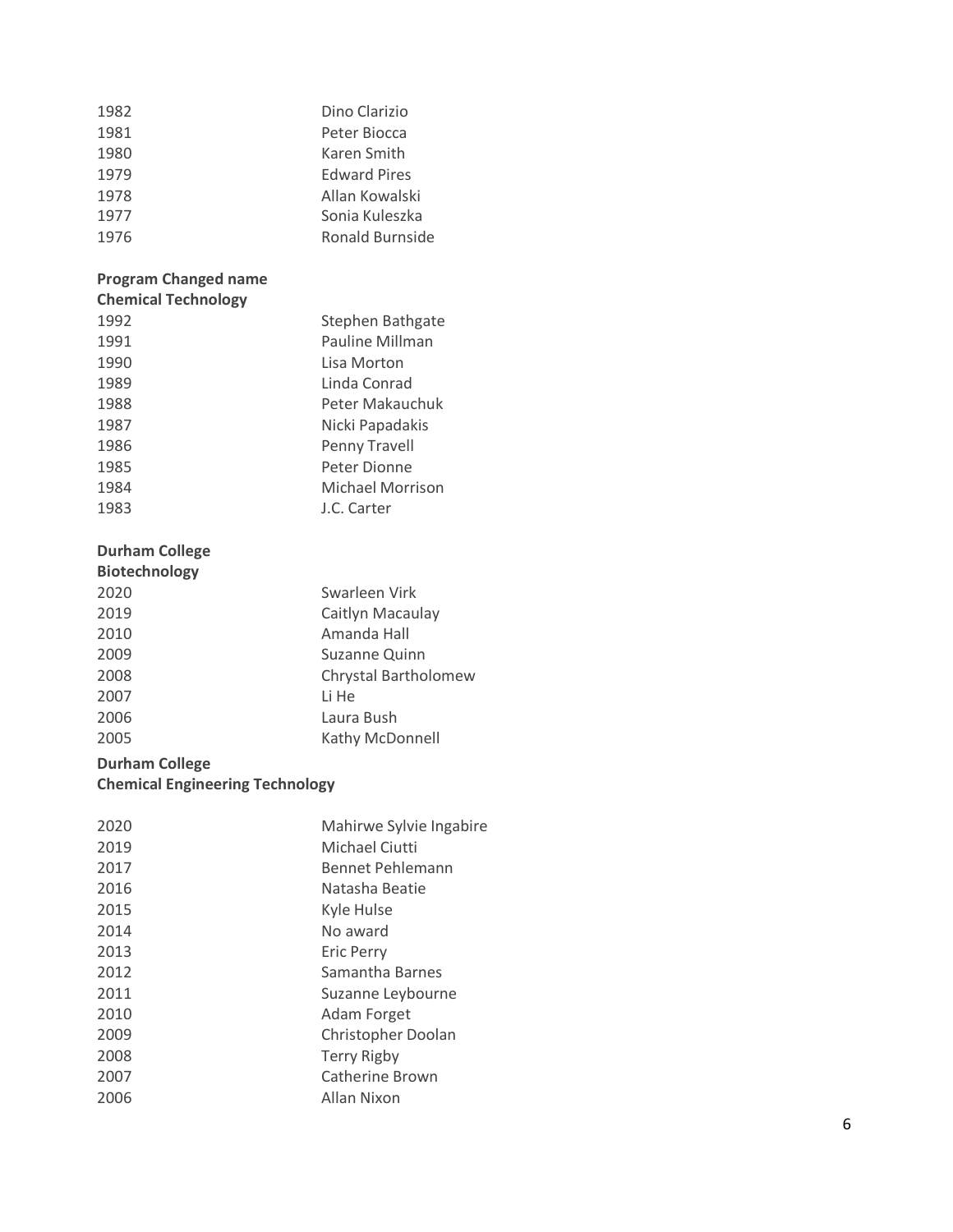| Craig Thompson |
|----------------|
| Caroline Lee   |
| John Dwinnell  |
| Ross Lewis     |
|                |

# **Durham College**

# **Chemical Laboratory Technician**

| 2020 | Jasneet Kaur        |
|------|---------------------|
| 2019 | Sarvpreet Chahal    |
| 2017 | Yun Jung Chung      |
| 2016 | Da Eun(Dawn) Chung  |
| 2015 | <b>Trevor White</b> |
| 2014 | No award            |
| 2013 | Estela Paz-Martinez |
| 2012 | Sneh Parikh         |

### **Durham College**

| <b>Environmental Technology</b> |                          |
|---------------------------------|--------------------------|
| 2011                            | <b>Heather Gilchrist</b> |
| 2010                            | Samantha Westbrook       |
| 2009                            | Lindsey Buckley          |
| 2008                            | Kevin Adkinson           |
| 2007                            | Adam Cochrane            |
| 2006                            | <b>Candice Quibell</b>   |
| 2005                            | David Boyadjian          |
| 2004                            | Caroline Lee             |
| 2003                            | Shane Wood               |
| 2002                            | Elizabeth Jackson        |
| 2001                            | <b>Timothy Clark</b>     |
| 2000                            | Lisa Tsumura             |
| 1999                            | Barbara Hurtabise        |
| 1998                            | <b>Chad Cuss</b>         |
| 1997                            | Jennifer Wood            |
| 1996                            | Cheryl Leishman          |
| 1995                            | Janet McGregor           |
| 1994                            | <b>Yvonne Mazur</b>      |
| 1993                            | Mike McTavish            |

# **Durham College**

| <b>Pharmaceutical and Food Science Technology</b> |                      |
|---------------------------------------------------|----------------------|
| 2020                                              | Jamie Stark          |
| 2011                                              | Samantha Moore       |
| 2010                                              | Mark Auserberry      |
| 2009                                              | Jasmin Grewal        |
| 2008                                              | Amanda Taylor        |
| 2007                                              | Jennifer MacBurnie   |
| 2006                                              | <b>Tammy Deshevy</b> |
| 2005                                              | Callah Burton        |
|                                                   |                      |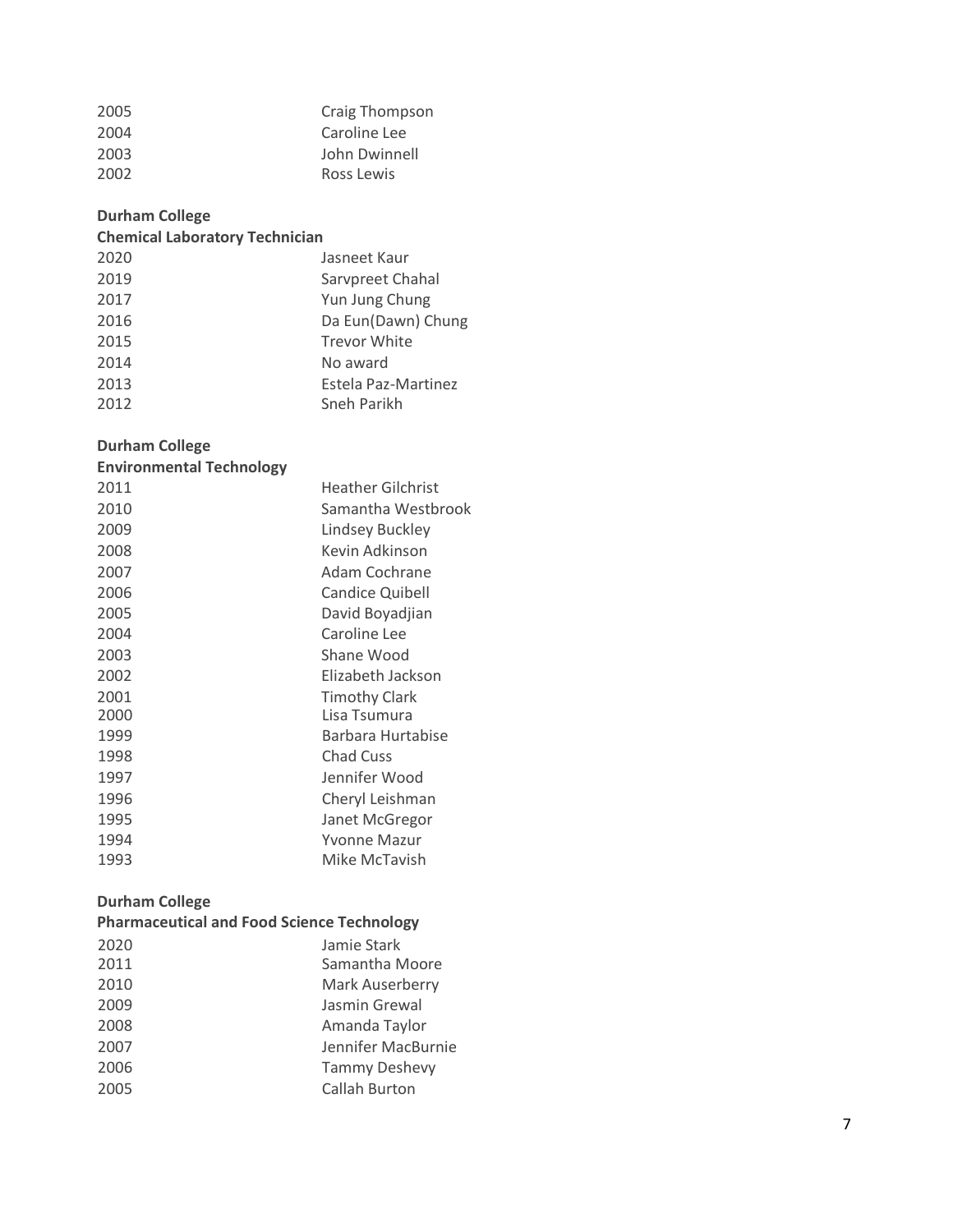| 2004 | Lara Bailie         |
|------|---------------------|
| 2003 | Kim Elder           |
| 2002 | Lisa Morrison       |
| 2001 | Angela Roy          |
| 2000 | Lesley Mackey       |
| 1999 | Sarah Boyce         |
| 1998 | Lesley Balson       |
| 1997 | <b>Sital Bailey</b> |
| 1996 | Robert Van Buskirk  |
| 1995 | Amanda Huxter       |
| 1994 | David Blackie       |
| 1993 | Sandy Abram         |
| 1992 | No award            |
| 1991 | Agnes Ross          |
| 1990 | Gordon Robertson    |
| 1989 | Diane Dunsmore      |
| 1988 | Nancy Beaulieu      |
| 1987 | Sheridan Goble      |
| 1986 | Kirsten Hanson      |
| 1985 | Raymond Gee         |
| 1984 | <b>Bonnie Cayle</b> |
|      |                     |

| <b>Humber College</b>                                   |                                       |  |
|---------------------------------------------------------|---------------------------------------|--|
| <b>Chemical Engineering Technology</b>                  |                                       |  |
| <b>Originally called Industrial Chemical Technology</b> |                                       |  |
| 2009                                                    | Reema Patel                           |  |
| 2008                                                    | <b>Binod Acharya</b>                  |  |
| 2007                                                    | Michael Raimundo                      |  |
| 2006                                                    | Luzi Gandhi                           |  |
| 2005                                                    | Jeffery McGinnis                      |  |
| 2004                                                    | <b>Bernard Osei</b>                   |  |
| 2003                                                    | No award                              |  |
| 2002                                                    | Yunxia Zhu                            |  |
| 2001                                                    | Ronely M. Diamse                      |  |
| 2000                                                    | Harvinder Purba (Chemical Technology) |  |
| 1999                                                    | Ravinder K. Gaidhu                    |  |
| 1998                                                    | <b>Walter Steve Rodriguez</b>         |  |
| 1997                                                    | Sonal Kapadia                         |  |
| 1996                                                    | Faye Roopnaraine                      |  |
| 1995                                                    | Zoe Michelle Russell                  |  |
| 1994                                                    | Adina Zammit                          |  |
| 1993                                                    | Osman Kulmie                          |  |
| 1992                                                    | So Lan Yung                           |  |
| 1991                                                    | Sophie Rzentkowski                    |  |
| 1990                                                    | Raymond Mahadeo                       |  |
| 1989                                                    | Kathleen Dalrymple                    |  |
| 1988                                                    | Maria Pape                            |  |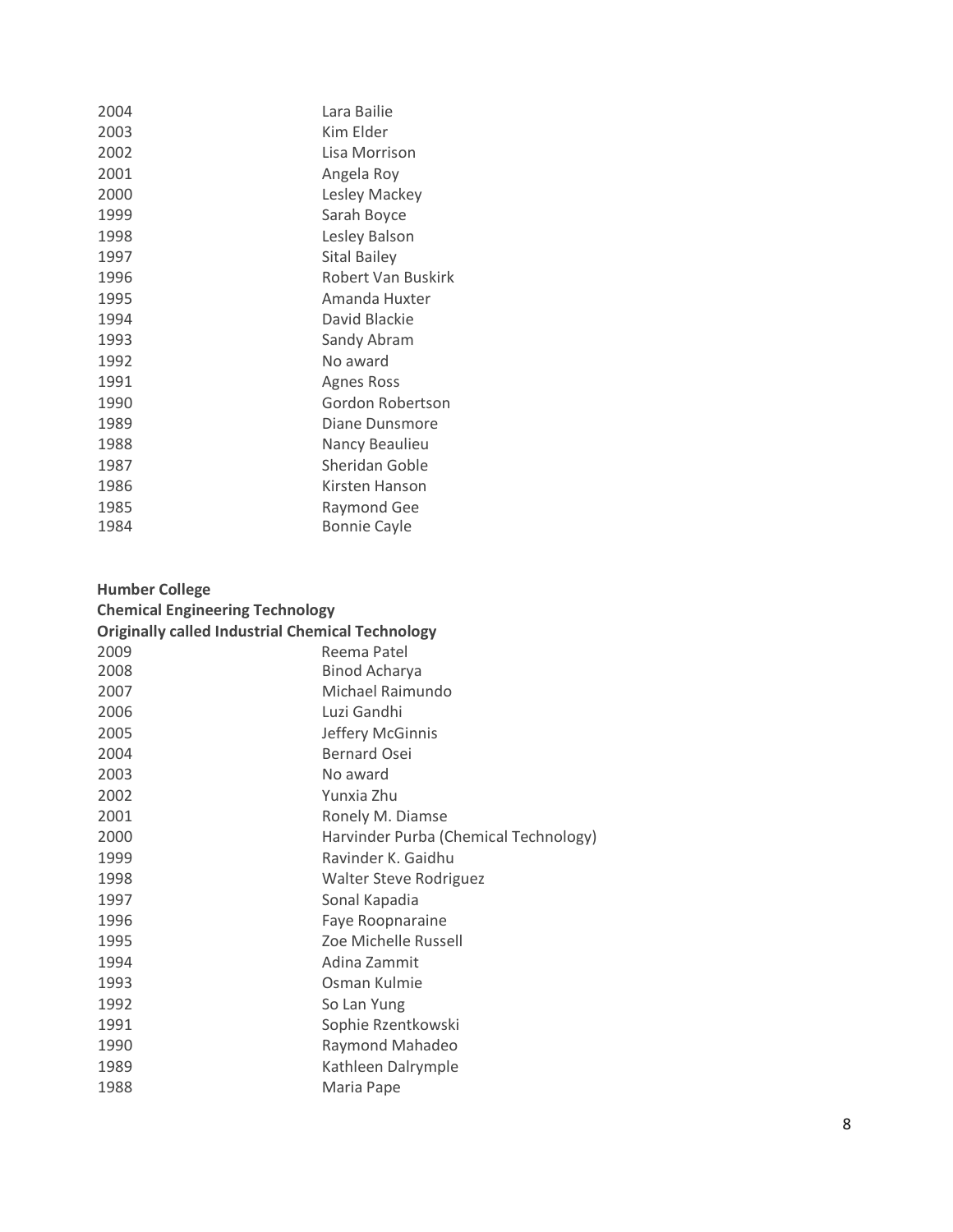| M. Katherine McKeen<br>1987 |  |
|-----------------------------|--|
| 1986<br>Stephen Brinen      |  |
| Kuldip Seran<br>1985        |  |
| K. Diplock<br>1984          |  |
| 1983<br>H. Karim            |  |
| 1982<br>Sherralyn Wong      |  |
| 1981<br>Martha Davidson     |  |
| 1980<br>Tony Di Corpo       |  |
| Bimla Ambwani<br>1979       |  |
| 1978<br>I Fernandez         |  |
| Daniel Orlowski<br>1977     |  |
| 1976<br>Mike Perrone        |  |

| <b>Humber College</b><br><b>Chemical Laboratory Technologist</b><br><b>Formerly called Microbiological</b> |                          |
|------------------------------------------------------------------------------------------------------------|--------------------------|
| 2005                                                                                                       | Jeffery McGinnis         |
| 2004                                                                                                       | Partinder Bhalla         |
| 2003                                                                                                       | No award                 |
| 2002                                                                                                       | Barbara Cobbina          |
| 2001                                                                                                       | Nameeta Darshani         |
| 2000                                                                                                       | No award                 |
| 1999                                                                                                       | Inthika Ibrahim          |
| 1998                                                                                                       | Leora Maritte Cherian    |
| 1997                                                                                                       | Raman Grewal             |
| 1996                                                                                                       | Maria Lada               |
| 1995                                                                                                       | Ajay Sharma              |
| 1994                                                                                                       | André Youseff            |
| 1993                                                                                                       | Nancy MacMillan          |
| 1992                                                                                                       | <b>Burton L. Persand</b> |
| 1991                                                                                                       | Clare S. Rocha           |
| 1990                                                                                                       | <b>Judy Hamlyn</b>       |
| 1989                                                                                                       | Michele Eroka Waegers    |
| 1988                                                                                                       | Sherrin Lachoo           |
| 1987                                                                                                       | Maura Cunningham         |
| 1986                                                                                                       | Rajwant Chattha          |
| 1985                                                                                                       | Corenne Garraway         |
| 1984                                                                                                       | Hans Ignats              |
| 1983                                                                                                       | P. Gallieehi             |
| <b>Humber College</b>                                                                                      |                          |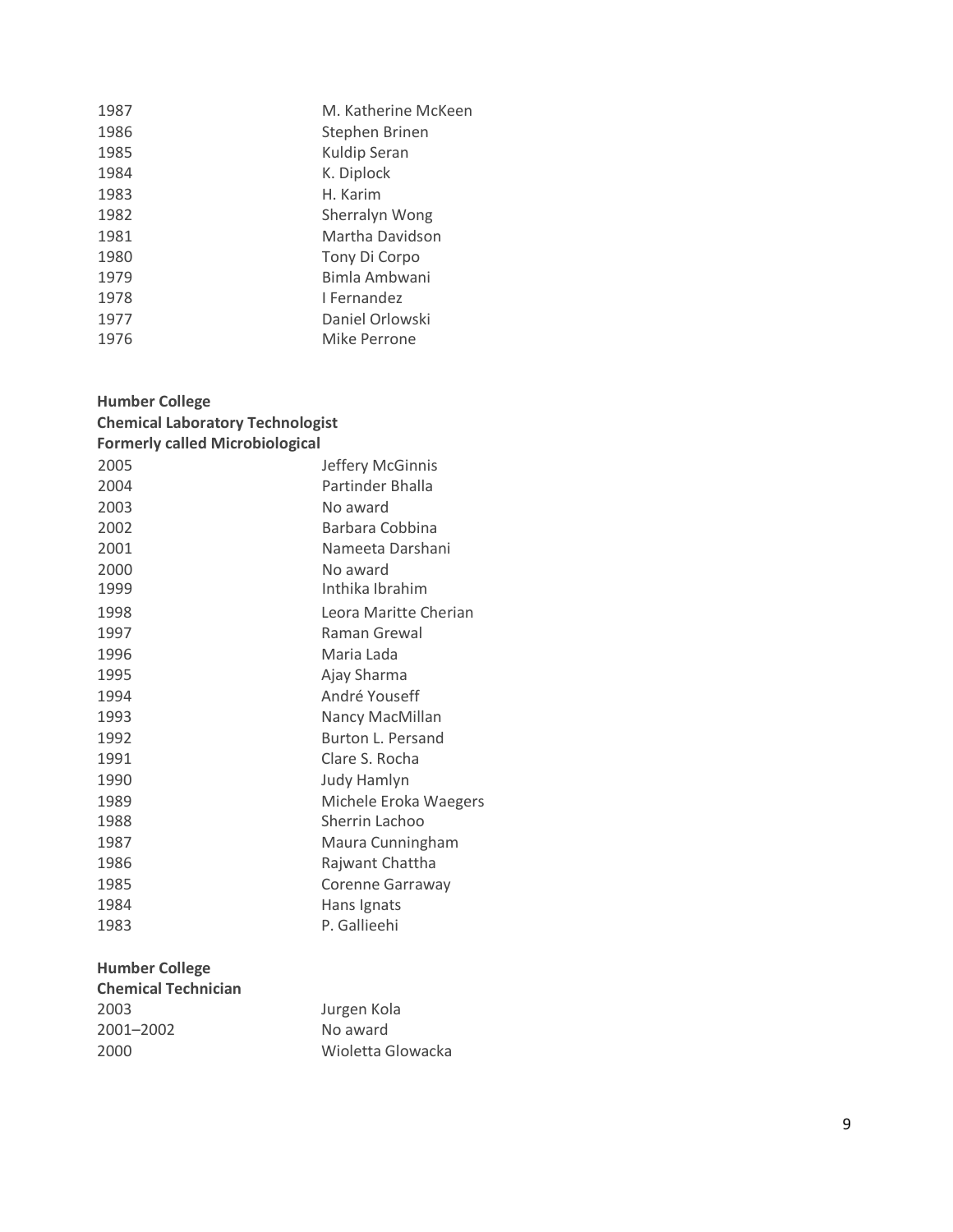#### **Lakehead University Chemical Engineering Technology Program runs parallel to University Degree Program**

Awards given out by CSChE

#### **Lambton College**

| <b>Chemical Technology</b> |                   |
|----------------------------|-------------------|
| 1990                       | Julie Ann Pretty  |
| 1989                       | David Reid        |
| 1988                       | Mario Schafini    |
| 1987                       | Douglas Kartzmark |
| 1986                       | Madeline Vinski   |
| 1985                       | Laura Schinkel    |
| 1984                       | Sue Budgen        |
| 1983                       | Surinder Jando    |
|                            | Anita Scott       |
| 1982                       | No award          |
| 1981                       | A. McKechnie      |
| 1980                       | Don Hughes        |
| 1979                       | No award          |
| 1978                       | Christine Clark   |
| 1977                       | Shui L. Leung     |
| 1976                       | Dale Hunter       |
| 1975                       | Peter Dam         |

#### **Mohawk College**

| No award              |
|-----------------------|
| Katrina James         |
| Jodie Nicole Myderwyk |
| Eric Jansen           |
|                       |

#### **Mohawk College**

# **Biotechnology Technician – Internship** –2015 No award

| 2009 | Gilda Thesurer              |
|------|-----------------------------|
| 2008 | <b>Heather Lynne Cruwys</b> |

#### **Mohawk College**

| Environmental Technician - Internship |                     |
|---------------------------------------|---------------------|
| 2010-2015                             | No award            |
| 2009                                  | Allan Rodie         |
| 2008                                  | Jennifer Lee Morris |
| 2007                                  | David Stevenson     |

#### **Mohawk College Environmental Technician**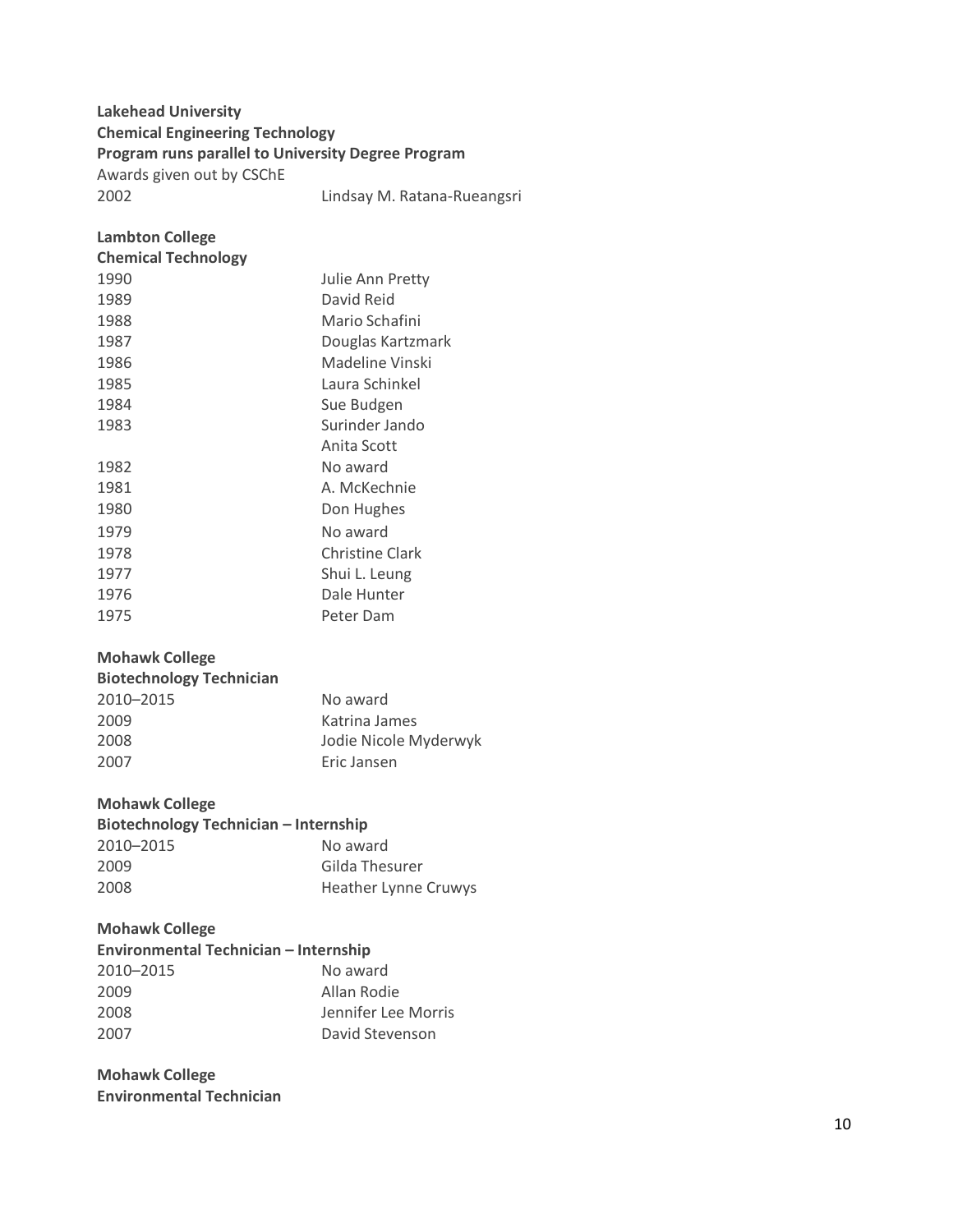| 2010-2015 | No award            |
|-----------|---------------------|
| 2009      | Musa Elmagadam      |
| 2008      | Karla Joanne Rayner |
| 2007      | Jimmy Hearn         |
| 2006      | Elaine Barton       |
| 2005      | Joe Dakin           |
| 2004      | Melissa Miller      |

# **Mohawk College**

| <b>Chemical Engineering Technology</b> |                                |  |
|----------------------------------------|--------------------------------|--|
| 2009                                   | Thuong Le                      |  |
| 2008                                   | Thuong Le                      |  |
| 2007                                   | Cheng Lin                      |  |
| 2006                                   | Natalija Mirilovic             |  |
| 2005                                   | <b>Earl Patrick Clarke</b>     |  |
| 2004                                   | Melanie Poole                  |  |
| 2003                                   | <b>Brandon Djukic</b>          |  |
| 2002                                   | Tanya Parr (Technologist)      |  |
|                                        | Dariusz Jozefczak (Technician) |  |
| 2001                                   | <b>Brandy Nicholson</b>        |  |
| 2000                                   | Wan-Yu Lin                     |  |
| 1999                                   | Diana McKenna                  |  |
| 1998                                   | No award                       |  |
| 1997                                   | <b>Tracey Crans</b>            |  |
| 1996                                   | <b>Rhona Fleming</b>           |  |
| 1995                                   | John Toito                     |  |
| 1994                                   | <b>Greg Mayhew</b>             |  |
| 1993                                   | Samantha Bennett               |  |
| 1992                                   | Pamela Leishman                |  |
| 1991                                   | Paul Lawrence                  |  |
| 1990                                   | No award                       |  |
| 1989                                   | James Bihari                   |  |
| 1988                                   | <b>Steve Medhurst</b>          |  |
| 1987                                   | Sergio Martire                 |  |
| 1986                                   | Jeff Kemp                      |  |
| 1985                                   | <b>Terry Moore</b>             |  |
| 1984                                   | Robin Hallam                   |  |
| 1983                                   | Monica Brecht                  |  |
| 1982                                   | G.A. Thompson                  |  |
| 1981                                   | <b>Patrick Michael</b>         |  |
|                                        | <b>Ernest Halls</b>            |  |
| 1980                                   | James A. Ridge                 |  |
| 1979                                   | Linda Kay Shaver               |  |
| 1978                                   | Rajinder Paul S. Mander        |  |
| 1977                                   | Larry J. Coté                  |  |
| 1976                                   | Robert B. Cameron              |  |
| 1975                                   | Katie Kam Kin Kwok             |  |
|                                        |                                |  |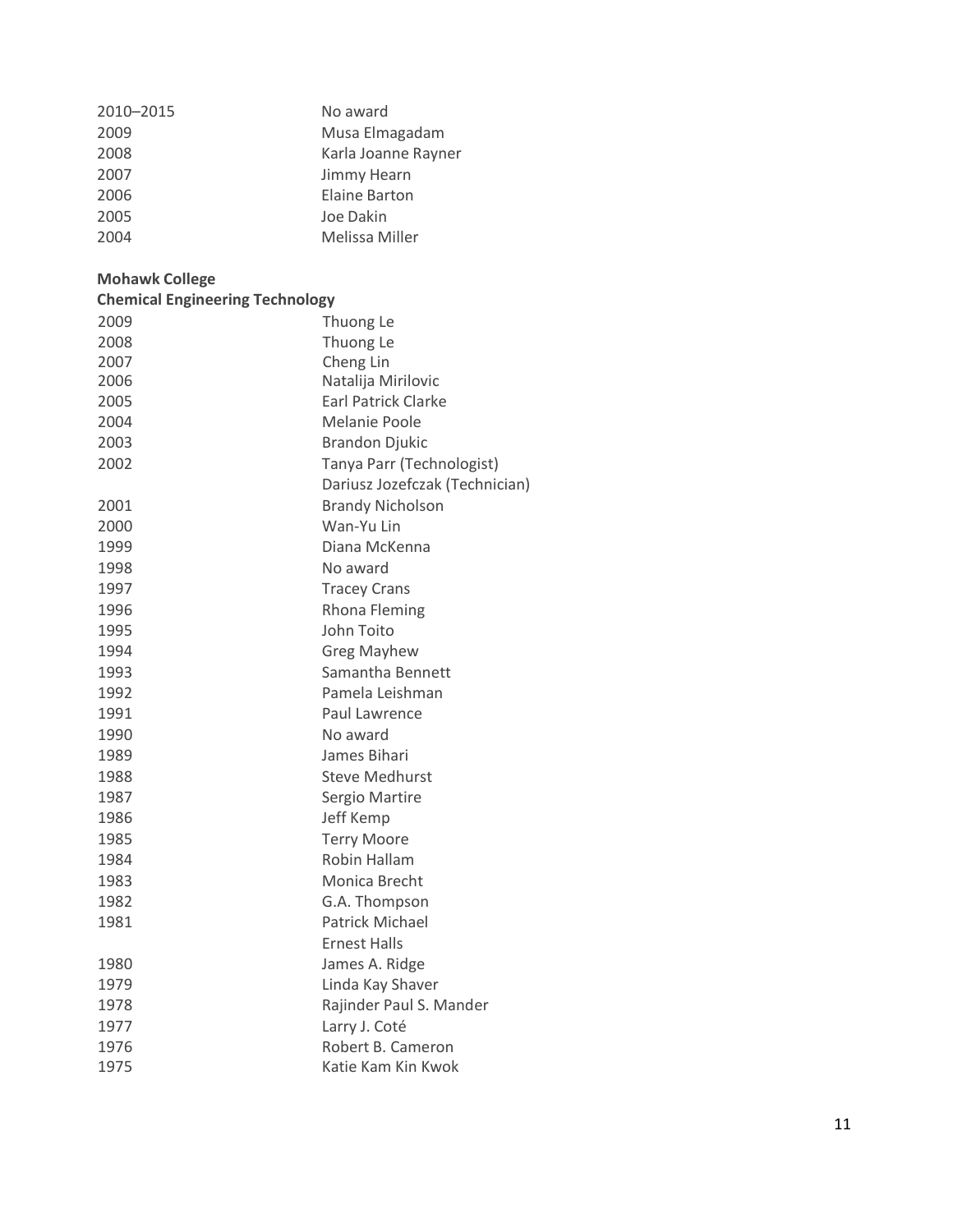| <b>Mohawk College</b>                           |                                    |  |
|-------------------------------------------------|------------------------------------|--|
| Chemical Engineering Technology - Environmental |                                    |  |
| 2009                                            | Robert Brennan                     |  |
| 2008                                            | Robert Ryan Brennan                |  |
| 2007                                            | Lisa Bradley                       |  |
| 2006                                            | Megan Clarke                       |  |
| 2005                                            | Matthew Reitsma                    |  |
| 2004                                            | <b>Christopher Gatchene</b>        |  |
| 2003                                            | Christine Di Sapio                 |  |
| 2002                                            | Erica Marie Held (Technologist)    |  |
|                                                 | Mark Stephen Williams (Technician) |  |
| 2001                                            | <b>Stephanie Brooks</b>            |  |
| 2000                                            | Manish Patel                       |  |
| 1999                                            | Tina Sanderson                     |  |
|                                                 |                                    |  |

#### **New Brunswick Community College**

| <b>Chemical Technology</b> |                            |
|----------------------------|----------------------------|
| 2011                       | Nicholas Stockford         |
| 2010                       | Charlene Richardson        |
| 2009                       | Janine Parker              |
| 2008                       | Elizabeth Teakles          |
| 2007                       | Benjamin Curry             |
| 2006                       | <b>Denise Duplessis</b>    |
| 2005                       | Amanda Carter              |
| 2004                       | Jeff Landry                |
| 2003                       | <b>Heather Best</b>        |
| 2002                       | Daniel Lyons               |
| 2001                       | <b>Alison Moore</b>        |
| 2000                       | Christopher Rockwood       |
| 1999                       | Christopher Greenlaw       |
| 1998                       | <b>Beckie Mann</b>         |
| 1997                       | <b>Jill Daley</b>          |
|                            | John Mason                 |
| 1996                       | <b>Tanya Devine</b>        |
| 1995                       | <b>Beverley Foster</b>     |
| 1994                       | Valarie June Connell       |
| 1993                       | Lori Bass                  |
| 1992                       | Krista A. Kesley           |
| 1991                       | No award                   |
| 1990                       | <b>Malcolm Manderville</b> |
| 1989                       | Joanne Maguire             |
| 1988                       | Michael L. Smith           |
| 1987                       | John Casey                 |
| 1986                       | Steven J. Boudreau         |
| 1985                       | W. Donald White            |
| 1984                       | Aline Monique Tremblay     |
| 1983                       | Michael M. Mersereau       |
| 1982                       | Maureen Joan Maloney       |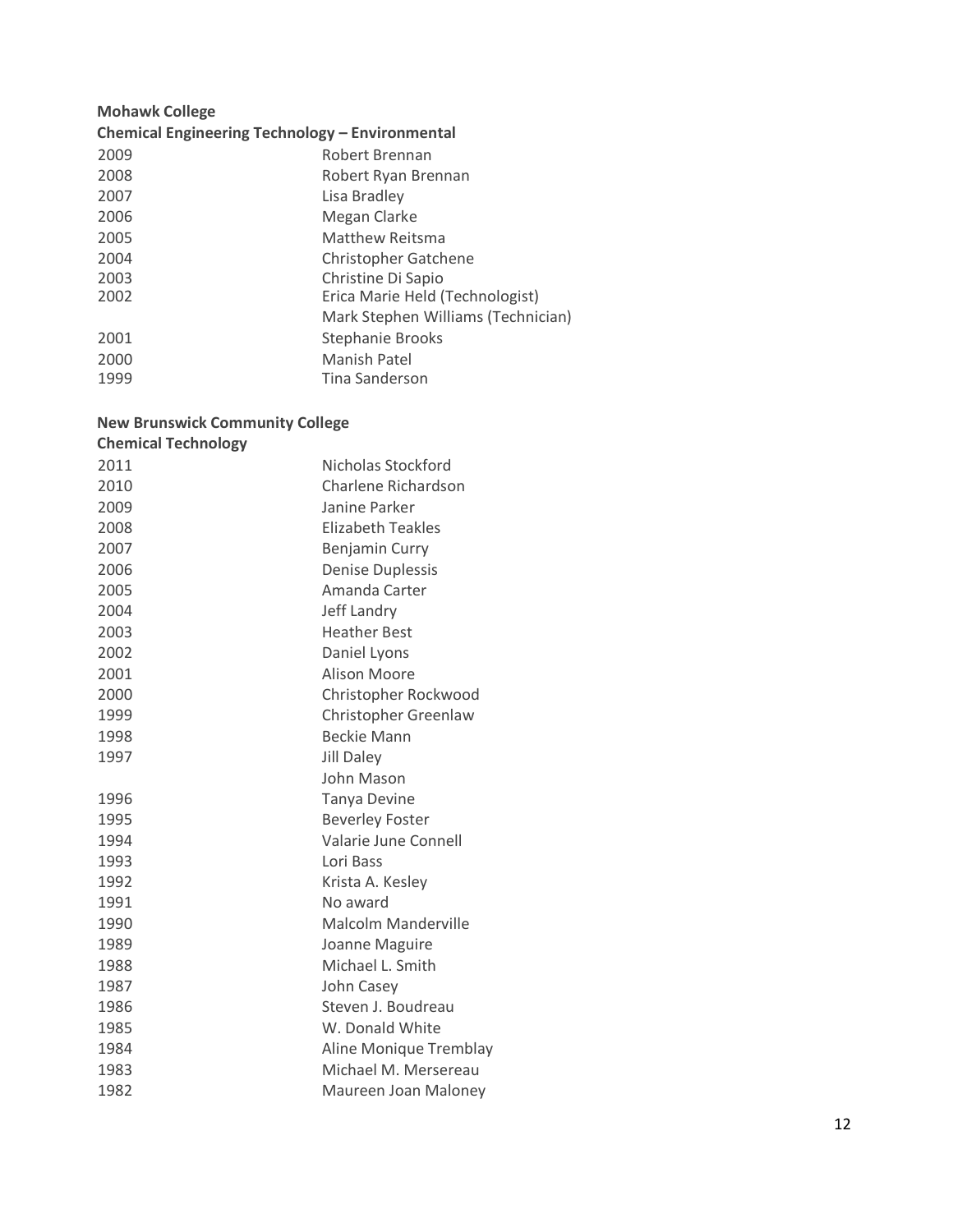| 1981 | Catherine Quinlan |
|------|-------------------|
| 1980 | Katherine Grimmer |
| 1979 | No award          |
| 1978 | Cina A. Gaudett   |
|      |                   |

### **Northern Alberta Institute of Technology**

| <b>Chemical Technology</b> |                         |
|----------------------------|-------------------------|
| 2022                       | Norman Lee              |
| 2021                       | Mathangani Larsen       |
| 2020                       | Neza Johanna Tindugan   |
| 2019                       | Juliea Zybina           |
| 2018                       | James Phelan            |
| 2017                       | Zoia Storchak           |
| 2016                       | Rania Award             |
| 2015                       | Ishrat Sultana          |
| 2014                       | Edita Kahrimanovic      |
| 2013                       | Denise Arganda          |
| 2012                       | <b>Tom Richardson</b>   |
| 2011                       | Michael Ensol           |
| 2010                       | No award                |
| 2009                       | Derek Viases            |
| 2008                       | Amy Margerison          |
| 2007                       | Amanda Mundorf          |
| 2006                       | No award                |
| 2005                       | Laura Moschansky        |
| 2004                       | Amanda Niederhaus       |
| 2003                       | Amanda Carlton          |
| 2002                       | No award                |
| 2001                       | Melanie Brausen         |
| 2000                       | No award                |
| 1999                       | No award                |
| 1998                       | Karen Mohr              |
| 1997                       | Stephanie A. Kozey      |
| 1996                       | Ryan J. Sinfield        |
| 1995                       | Melanie L. Watts        |
| 1994                       | Lene D. Nielsen         |
| 1993                       | Peter J. Kokotyto       |
| 1992                       | Maryanne B. Look        |
| 1991                       | Walter H. Wooden        |
| 1990                       | Jean R. Hanson          |
| 1989                       | Denis Brochu            |
| 1988                       | <b>Frank Tosto</b>      |
| 1987                       | Hazel L. Gilbert        |
| 1986                       | <b>Michael Reinerth</b> |
| 1985                       | James A. Menichuk       |
| 1984                       | Douglas P. McIsaac      |
| 1983                       | Twyla Y. Malcolm        |
| 1982                       | Jaimie A. Calderon      |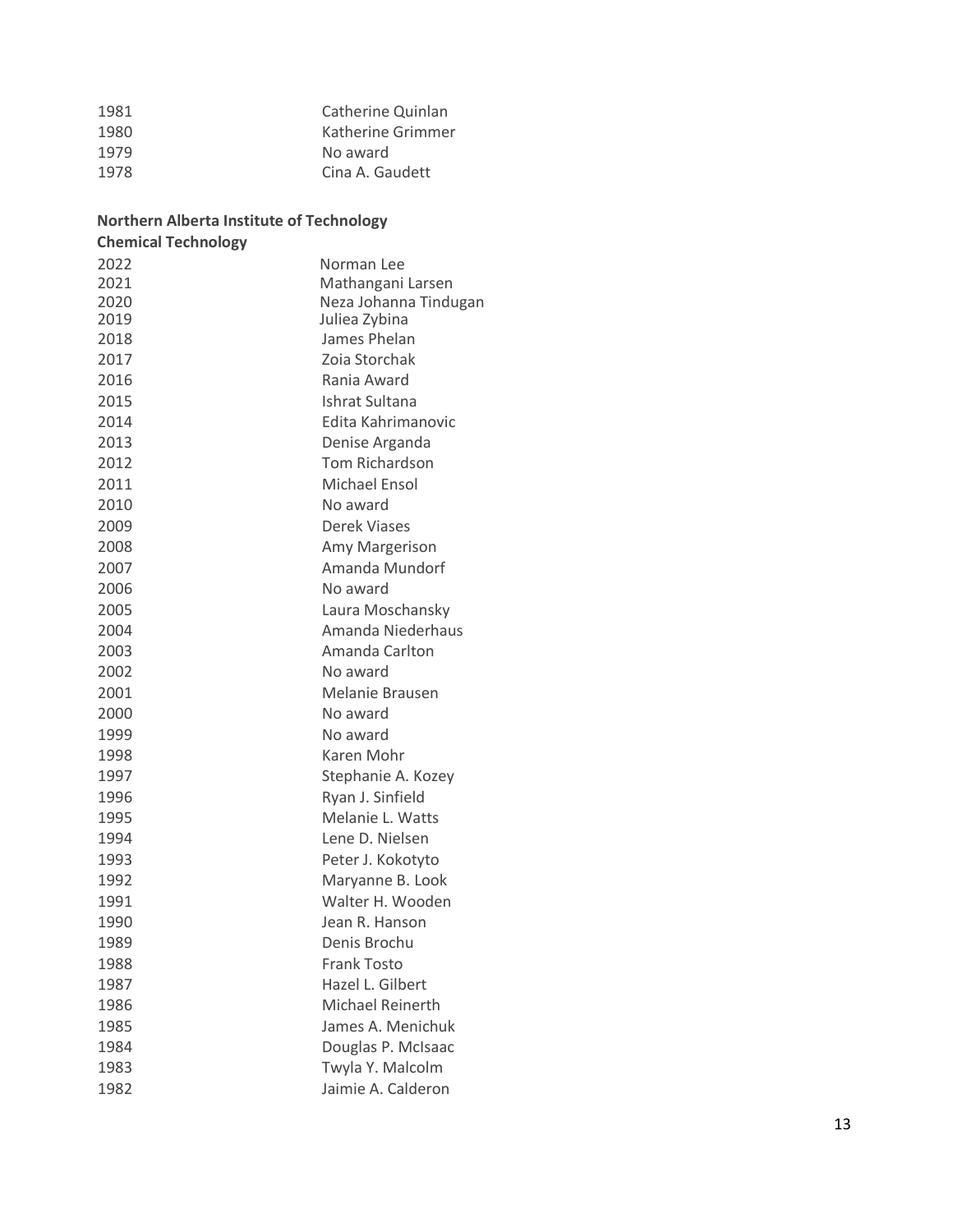| 1981 | Grace Ann J. Verbisky  |
|------|------------------------|
| 1980 | <b>Clifford Travis</b> |
| 1979 | Lorelei Roll           |
| 1978 | Randal Neumann         |
| 1977 | Suman Katyal           |
| 1976 | Jody Yu                |
| 1975 | Lawrence Bazin         |
| 1974 | Carol McDonell         |
| 1973 | Rodney A. Mitten       |
| 1972 | R.W. Pongar            |
|      |                        |

# **Red River College**

### **Chemical and Biosciences Technology**

| 2012 | Jaclyn Rutherford |
|------|-------------------|
| 2011 | No award          |
| 2010 | Mitsuko Miyamoto  |
| 2009 | Ken Fakharuddin   |
|      |                   |

# **Saskatchewan Polytechnic (Formerly SIAST, Kelsey Campus)**

| <b>Chemical Technology</b> |                    |
|----------------------------|--------------------|
| 2002                       | Roxanne Hanna      |
| 2001                       | Michelle Hill      |
| 2000                       | Mark Haugen        |
| 1999                       | Corelie Bernat     |
| 1987-1998                  | No award           |
| 1986                       | Todd Reichert      |
| 1985                       | Jeff Zimmer        |
| 1984                       | Jana Nguyen        |
| 1983                       | Keith Pinsonneault |
| 1982                       | Blain Roman        |
|                            |                    |

#### **Seneca College**

| <b>Biotechnology - Advanced</b> |                     |
|---------------------------------|---------------------|
| 2020                            | Phan Y Ni Nguyen    |
| 2019                            | Catherine Marignani |

# **Seneca College**

| <b>Biotechnology Technologist - Research</b> |                        |
|----------------------------------------------|------------------------|
| 2013                                         | Jodi Michelle Rabeneck |
| 2012                                         | Kais Rajabali Kugasia  |
| 2011                                         | Jennifer Gooch         |
| 2010                                         | <b>Shirley Guan</b>    |

# **Seneca College**

| <b>Chemical Engineering Technology</b> |                        |
|----------------------------------------|------------------------|
| 2020                                   | Duc Quang Nguyen       |
| 2016                                   | Rodrigo Matias Trolise |
|                                        | James Moffat           |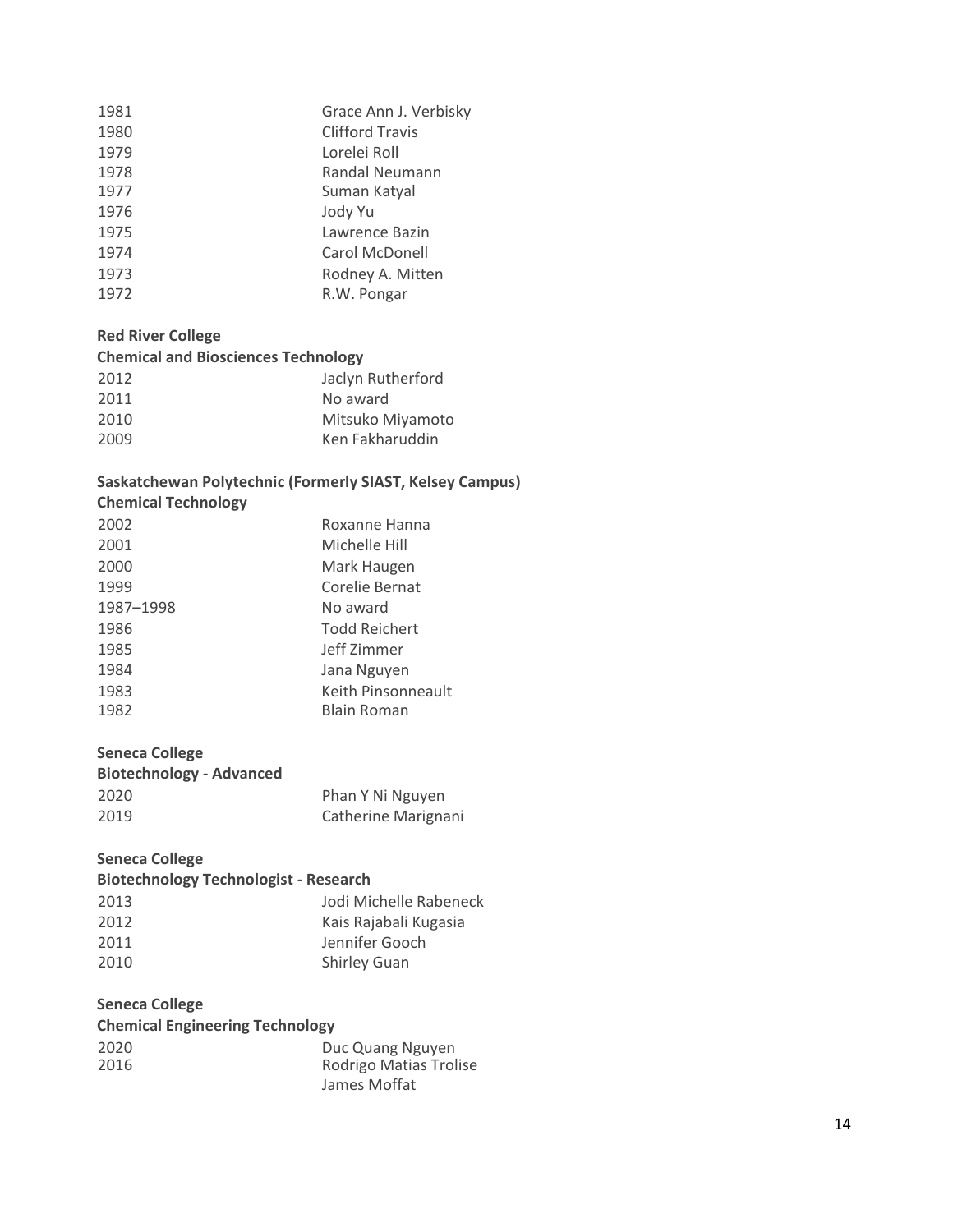### Cassandra McKay

| 2015 | Woojin Choi          |
|------|----------------------|
| 2014 | no award             |
| 2013 | <b>Tsering Dolma</b> |
| 2012 | My Nguyen            |
| 2011 | Leena Yoo            |
| 2010 | Bereket Mehari       |
| 2009 | Maryam Nassiri       |
| 2008 | Jaiyeola Williams    |
| 2007 | Nicola Singh         |
| 2006 | Amanda Jameer        |
| 2005 | Jamie Tung           |
| 2004 | Michael Strantzas    |
|      |                      |

# **Seneca CollegeChemical Laboratory Technician**

# **Chemical Laboratory Technician**

| 2020 | Navkiran Kaur           |
|------|-------------------------|
| 2013 | Veronica Pidhayny       |
| 2012 | Erin Christie           |
| 2011 | Vihang Nitinkumar Patel |
| 2010 | Mohammed Farooqui       |

# **Seneca College**

| Chemical Laboratory Technology - Pharmaceutical |                          |
|-------------------------------------------------|--------------------------|
| 2020                                            | Than Bingh Nguyen        |
| 2013                                            | Sonika Sidhu             |
| 2012                                            | <b>Binh Duong</b>        |
| 2011                                            | Lei Dong                 |
| 2010                                            | <b>Yun Tang</b>          |
| 2009                                            | Minhui Xiong             |
| 2008                                            | Irena Lapshina           |
| 2007                                            | <b>Raymond Ong</b>       |
| 2006                                            | Li Tan                   |
| 2005                                            | <b>Constantin Togias</b> |
| 2004                                            | Angela Carruthers        |
| 2002-2003                                       | No award                 |
| 2001                                            | Elizabeth Apresto        |
| 2000                                            | Paula D. Island          |
| 1999                                            | Judith Ferreira          |
| 1998                                            | <b>Howard Shin</b>       |
|                                                 | Myra Turner              |
| 1997                                            | Mee Ling Annie Wong      |
| 1996                                            | Nalini Ramballach        |
| 1995                                            | Ernesto Ramirez          |
| 1994                                            | Kent Horne               |
| 1993                                            | Daksha Modessa           |
| 1992                                            | Balkushnan Baynauth      |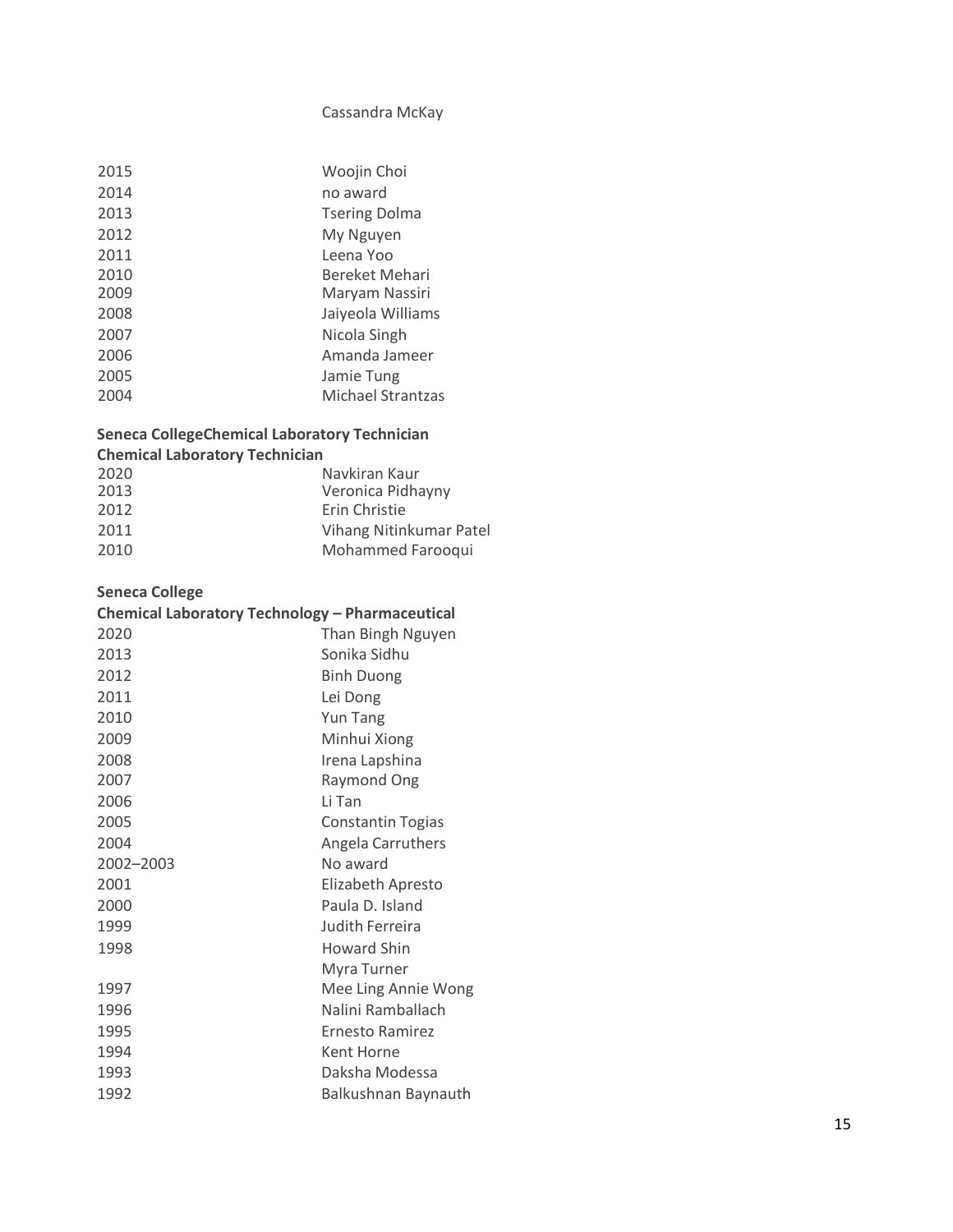| 1991                       | <b>Brian Boertjes</b>                        |
|----------------------------|----------------------------------------------|
| 1990                       | Cecilia Kasmann                              |
| 1989                       | Supata Sanyal                                |
| 1988                       | Evelyn Szeto                                 |
| 1987                       | Evan Paul Nitschman                          |
| 1986                       | Donald Barber                                |
| 1985                       | Jennifer Aschwanden                          |
| <b>Chemical Technology</b> |                                              |
| 2001                       | Emily M. Murphy                              |
| 2000                       | Iren Luchiano                                |
| 1999                       | <b>Heather McLennan</b>                      |
| 1998                       | Wing Lok                                     |
| 1997                       | Eric Jeaurond                                |
| 1996                       | Rahim Lalani                                 |
| 1995                       | Jude Vethanayagam                            |
| 1994                       | Steve J. Bradley (Environmental and Polymer) |
| 1993                       | Antonio D. Linhares                          |
| 1992                       | Ann Ngoc Nguyen                              |
| 1991                       | Deepra Misra                                 |
| 1990                       | Marie Deane MacDonald                        |
| 1989                       | John Vince Grannone (Biology)                |
| 1988                       | <b>Brook Hatton</b>                          |
| 1987                       | David Lee                                    |

#### **Sheridan College**

| <b>Chemical Engineering Technology</b> |                        |  |
|----------------------------------------|------------------------|--|
| 2020                                   | Puneet Kaur Johal      |  |
| 2016                                   | Vanessa Seenath        |  |
| 2015                                   | Maniranjan Kaur Sra    |  |
| 2009-2014                              | No award               |  |
| 2008                                   | <b>Bao Thai Truong</b> |  |
| 2007                                   | Steven Bernier         |  |
| 2006                                   | No award               |  |
| 2005                                   | Iwona Antczak          |  |
| 2004                                   | Ryan Draper            |  |
| 2003                                   | <b>Bindu Gupta</b>     |  |
| 2002                                   | Meghann Little         |  |
| 2001                                   | Vanessa Szwedo         |  |
| 2000                                   | Lee-ann Doig           |  |
| 1999                                   | Cindy Silva            |  |

**Anita Martin** 

 C.R. Haines Karen E. Steele

1981 Yvonne M. Wilson<br>1980 Yictor P. Gordon

1985 **Glenn Thomas McLaughlin**<br>1984 **Ginette M. Larocque** 

Ginette M. Larocque

Victor P. Gordon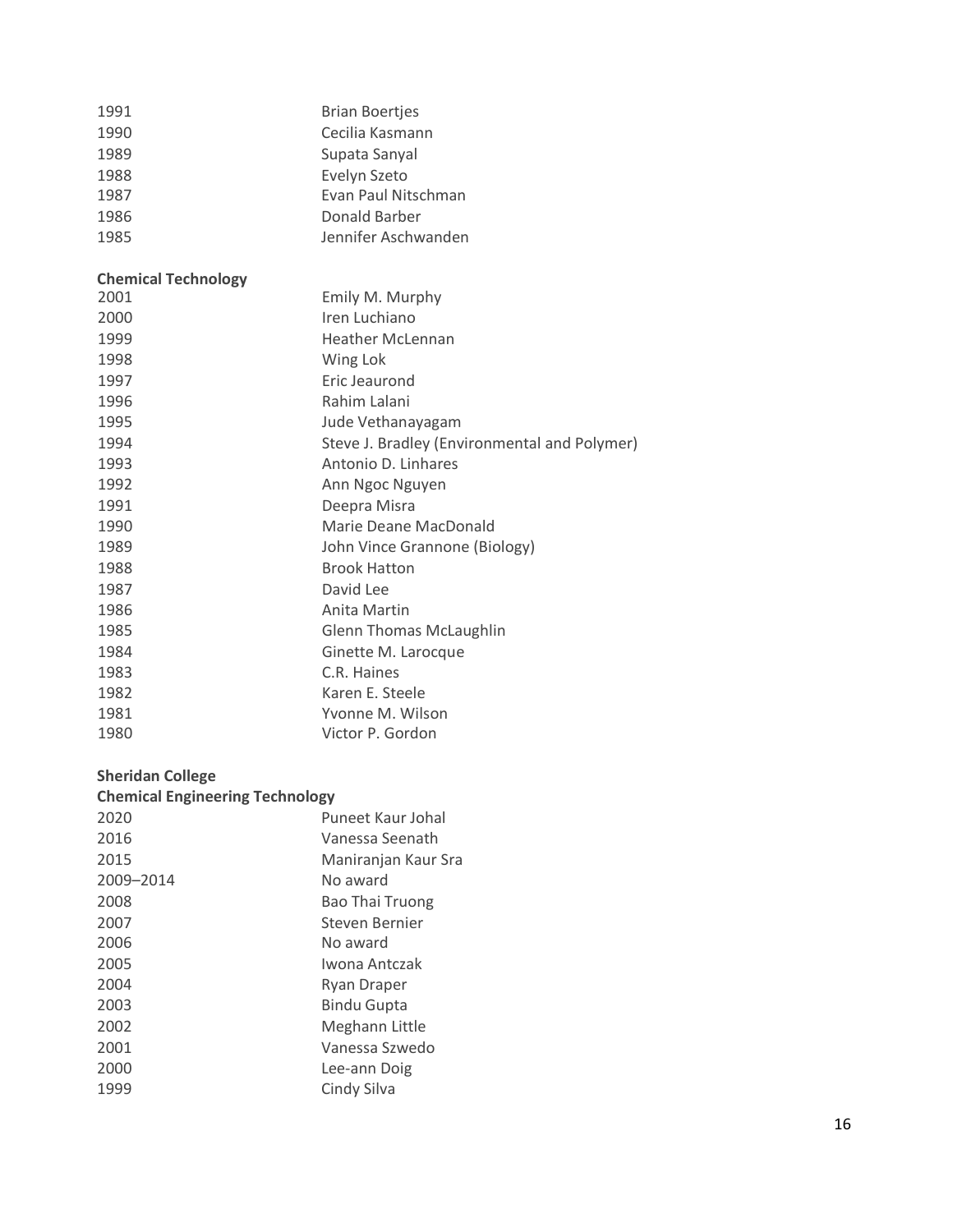#### Alexander Rolf Bowman

| <b>Program Changed name</b> |                             |
|-----------------------------|-----------------------------|
| <b>Chemical Technology</b>  |                             |
| 1997                        | Zofia Owczarek              |
| 1996                        | Leesa Rarehaev              |
| 1995                        | Caroline Gourdeau           |
| 1994                        | Kevin P. Myatt              |
| 1993                        | Kerri Elizabeth Esplen      |
| 1992                        | Benta Kepta                 |
| 1991                        | Lori Ann Leader             |
| 1990                        | <b>Paul Michael Deering</b> |
| 1989                        | <b>Noll Reyes</b>           |
| 1988                        | <b>Richard Lawless</b>      |
| 1987                        | <b>Russell Sauer</b>        |
| 1986                        | Leslie Hendry               |
| 1985                        | Steve Corazza               |
| 1984                        | Larry Verdonk               |
| 1983                        | Gail Elder                  |
| 1982                        | <b>Susan Peters</b>         |
| 1981                        | Kyong Hur                   |
| 1980                        | No award                    |
| 1979                        | No award                    |
| 1978                        | Rebecca Maynard             |
| 1977                        | <b>Martin Schuster</b>      |
| 1976                        | Gisela Soostmeyer           |

# **Chemical Engineering Technology – Environmental**

| 2020      | <b>Bryn Smith</b>            |
|-----------|------------------------------|
| 2016      | Anastasia Vayner             |
| 2015      | Oskar Martynyuk              |
| 2009-2014 | No award                     |
| 2008      | Alexey Avdushin              |
| 2007      | <b>Kimberly Tracey</b>       |
| 2006      | No award                     |
| 2005      | Carolyn Louise Winsborough   |
| 2004      | Rehab Khashif                |
| 2003      | <b>Kevin Elliott</b>         |
| 2002      | Eric Liberda                 |
| 2001      | Diana Marie Conley           |
| 2000      | Matthew Alexander Tymchyshyn |
| 1999      | Nam Hoai Nguyen              |
| 1998      | <b>Adrian Tencic</b>         |
| 1997      | Emma Cass                    |
| 1996      | Alicia Mitchell              |
|           |                              |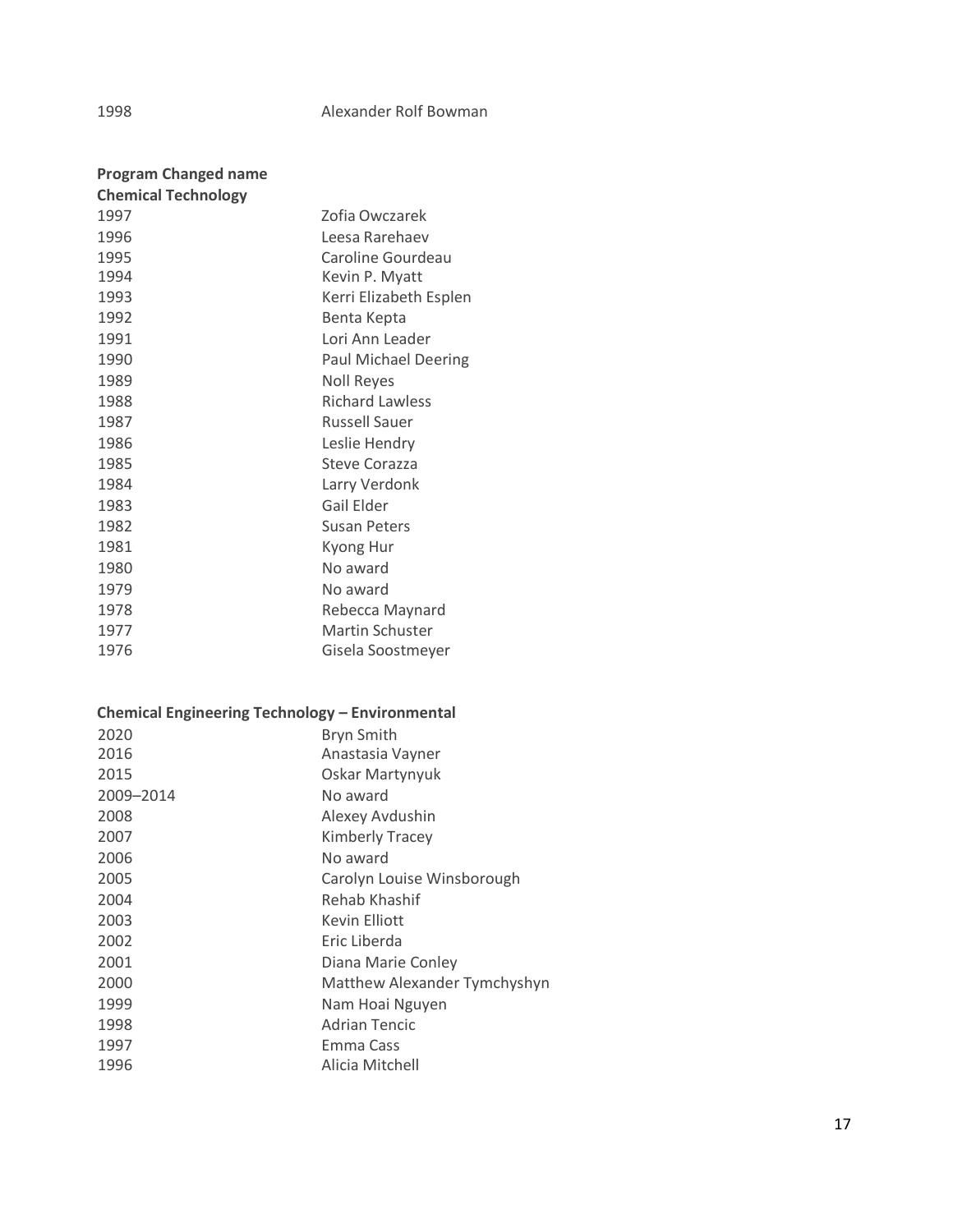| <b>Chemical Technology</b> |                                                   |
|----------------------------|---------------------------------------------------|
| 2016                       | Pei Cui                                           |
| 2015                       | Nicole Bateman                                    |
| 2014                       | Maria Ballesil                                    |
| 2013                       | Cynthia Skinner                                   |
| 2012                       | Afrooz Ferdosiyan Najafabadi                      |
| 2011                       | Popuri Padmini                                    |
| 2010                       | <b>Adam Sarchuk</b>                               |
| 2009                       | Dalia El-Mougi                                    |
| 2008                       | Carrolyn Ohler                                    |
| 2007                       | no award given                                    |
| 2006                       | <b>Rocky Martin</b>                               |
| 2005                       | Alexis Brown                                      |
| 2004                       | No award                                          |
| 2003                       | <b>Martin Niemiec</b>                             |
| 2002                       | <b>Gary Green</b>                                 |
| 2001                       | Lynda Easthope (Chemical Technology)              |
|                            | Sheila Robinson (Chemical Engineering Technology) |
| 2000                       | Shawn Manley                                      |
| 1999                       | Lawrence Tulissi                                  |
| 1998                       | <b>Clint Kilback</b>                              |
| 1997                       | Ken Heide                                         |
| 1996                       | <b>Robert Siemens</b>                             |
| 1995                       | No award                                          |
| 1994                       | Don MacDonald                                     |
| 1993                       | Daniel Kiez                                       |
| 1992                       | Helen MacDonald                                   |
| 1991                       | <b>Timothy Airey</b>                              |
| 1990                       | No award                                          |
| 1989                       | Dale Sneath                                       |
| 1988                       | Marlen Balaur                                     |
| 1987                       | <b>Terry Hallet</b>                               |
|                            | Dennis Drover                                     |
| 1986                       | No award                                          |
| 1985                       | Sneh Achal                                        |
| 1984                       | Carolin Cattoi                                    |
| 1983                       | Doris Jo                                          |
| 1982                       | <b>Tan Luu</b>                                    |
| 1981                       | <b>Thomas Chee</b>                                |
| 1980                       | Leslie Bryant and Myrna Leney                     |
| 1979                       | Mary Ryan                                         |
| 1978                       | Dave Smith                                        |
| 1977                       | Bruce (Sai-Ming) Mok                              |
| 1976                       | Paul Cheung                                       |

# **Southern Alberta Institute of Technology Polytechnic**